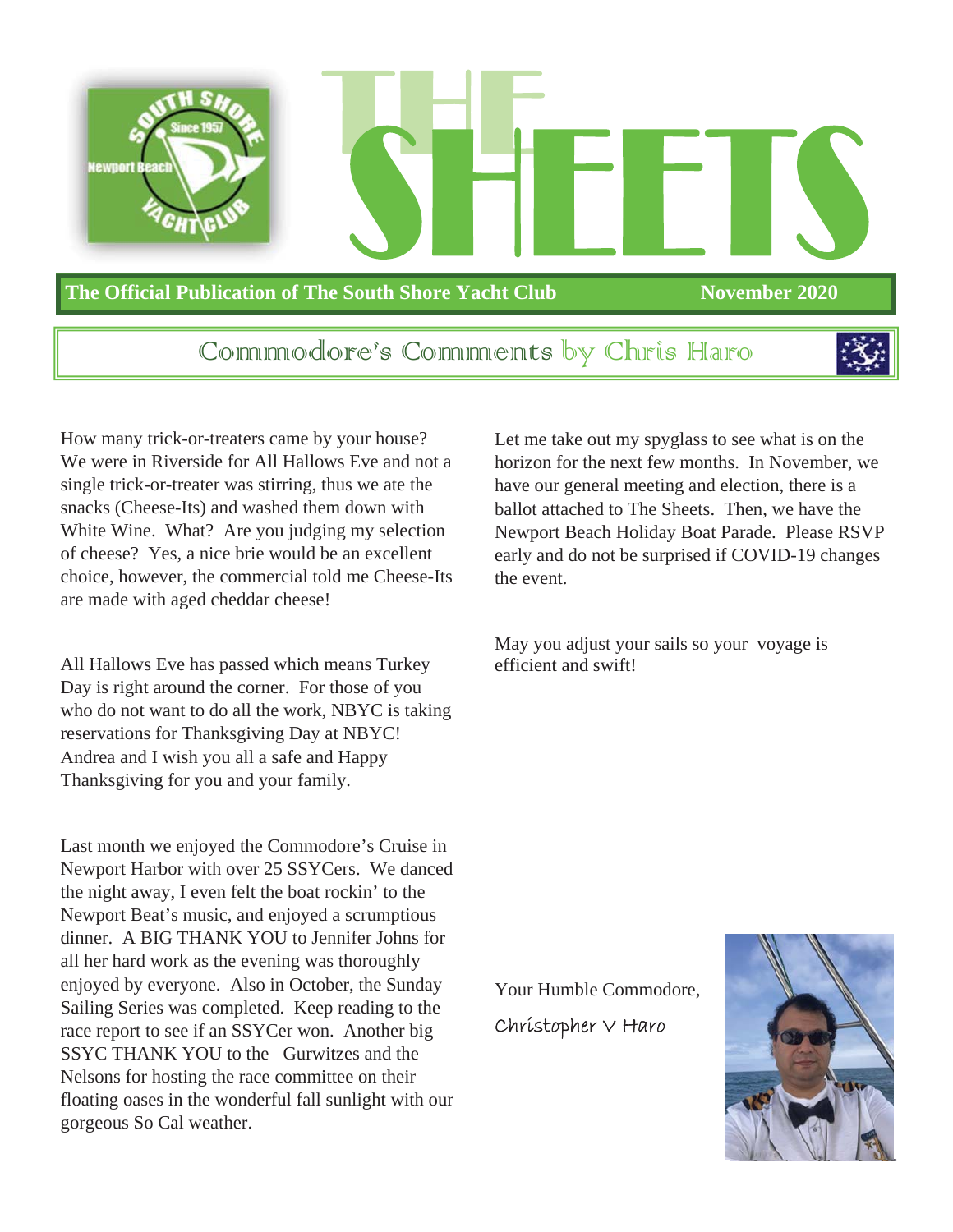## Vice Commodore's Comments by Gerry Holleger

Hello South Shore Yacht Club Members!



Voting is the sacred duty of each United States Citizen to elect people in their city, county, state and nation, to represent them and lead government. Voting by mail has become popular this year during the Covid-19 pandemic in order to minimize the rise in disease. This election season will prove to be both historic and impactful on the nation's future.





The  $2<sup>nd</sup>$  Friday Night Dinner, November  $13<sup>th</sup>$ , will be our General Meeting and Election Event for South Shore Yacht Club. Similarly, we will be voting to elect our Officers to the Bridge and Directors to the Board who will guide our organization in 2021! A ballot was sent out via email to all members on October  $16<sup>th</sup>$  in last month's edition of The Sheets newsletter. There is one attached in this edition of The Sheets as well, and you can also pick one up when you come to the November Friday Night Dinner. You may email your ballot to Kathy Abbott and Chris Haro if you do not plan to attend the dinner, General Meeting and Election Event. Only one ballot per membership, not per person please. The ballot must be received no later than midnight November 13, 2020.













Happy Thanksgiving everyone!!

South Shore Yacht Club is, "the Friendliest Yacht

Club in Newport Beach".

**Gerry Holleger**

Vice Commodre

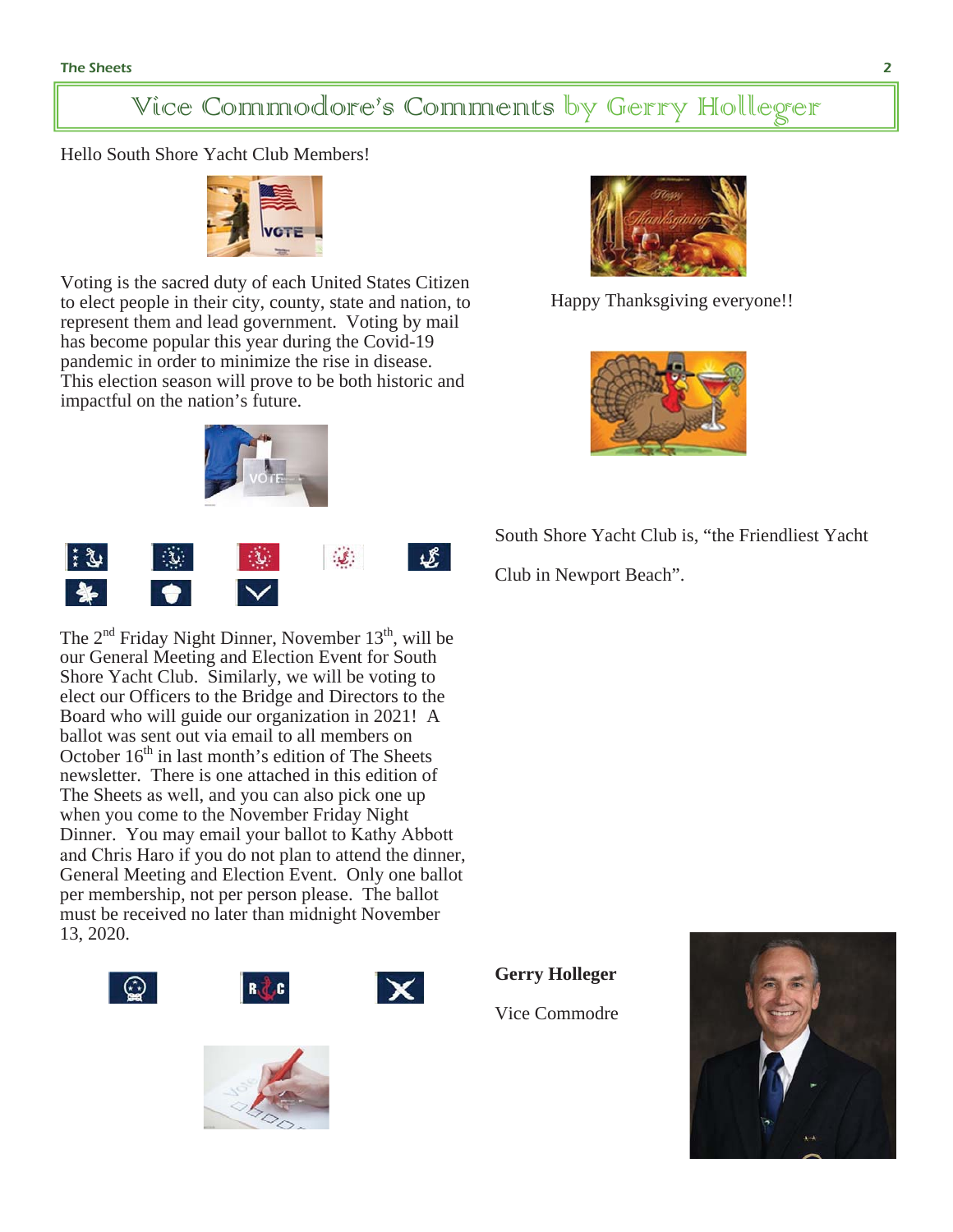## Social by Jennifer Johns

While Newport Harbor isn't exactly BVI, we had quite **What Next on the Calendar** a bit of fun out on our Commodore's Cruise this past month. We boarded the Electra, a 100-foot classic fantail vessel built in 1929, just before 6pm and set out for a 4-hour cruise. While the marine layer had set in when we departed, it did burn off and we could see the lights of the harbor. SSYC members had plenty of room to move about the ship. We dined and danced up stairs to sounds of our house band, The Newport Beat. A couple of fun surprises occurred during dinner. Commodore Chris Haro and Lynn Tadlock had birthdays right around our cruise, so SSYC sang Happy Birthday and Chris was presented with a cake. I also got a nice surprise from Commodore Chris…..a nice bottle of Dom. Thank you, Chris!!! I thoroughly enjoy being Social Director. Looking forward to more events to come and much more fun to be had!



\*\*\*\*\* Note all of the following is subject to change based on the current state of COVID-19

#### **November 2020**

Join us for our Closing Ceremonies (but did we really open???) and General Meetng Friday November 13, 2020. We will be casting ballots for the 2021 Bridge and Board.

#### **December 2020**

We will be closing out the year with our traditonal Boat Parade Viewing Party Sat December 19, 2020. Bring on the sparkling lights!

#### **January 2021**

Due to COVID and all of it's restricton glory we have decided to push the Commodore's Ball to Feb to give more opportunity for things to level out to where we can be inside as one group. We will be having a traditonal 2nd Friday Dinner, Friday Jan 8, 2021

#### **February 2021 – Commodore's Ball**

Let's see if we can be all together celebratng inside Sat, Feb 6 2021 for our 2021 Commodore's Ball. Formal invitations will be sent out late December.

Be safe and healthy.

Cheers, *Jen Johns*, Social Director

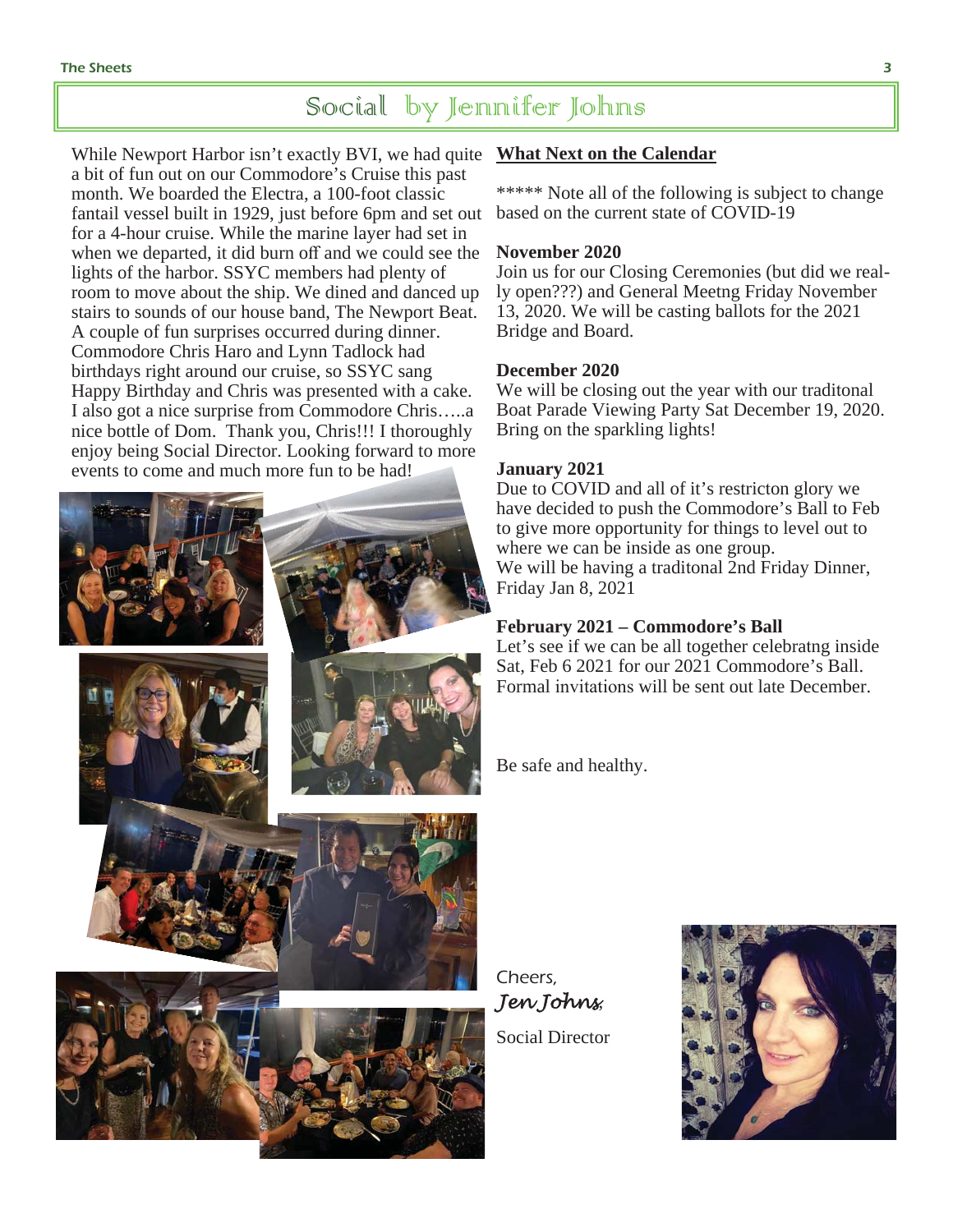## New Members by Tina Simmons

**Since our club has finally reopened, we would like to welcome the following new members to SSYC. We hope you will enjoy the benefits of the club and look forward to seeing you at our events.** 



**Edward Haro (Chris Haro's brother) – So Cal native who currently lives in La Mirada. He is a self employed Financial Advisor and Insurance Agent. He has been on several club outings already and is looking forward to more. Referred by Chris Haro.** 

**Andreas & Keri Ingvarsson - Just moved to Corona Del Mar from Pasadena with their five children. Keri grew up in New York. After a 20 year career in marketing and public relations, she chose to work in real estate and loves working with people.** 



Newport Be

**Michael Kiefer & Paula Cagan - Engaged to be married May 2021 - Mike is an Electrical Contractor and Paula works at First American Title - I.T. Projects Manager. Referred by our Rear Commodore and Social Director Jennifer Johns.** 

**Aline Young – Works for MUFG as Managing Director Risk. She got her MBA from Pepperdine. She lives in Anaheim and has two grandchildren. She likes to travel, read and explore different wine regions. Born and raised in California with Ancestors who go back before the Mayflower. Referred by Tina Simmons.**  *Munport B* 



Tina Simmons

Staff Commodore/ **Membership** 

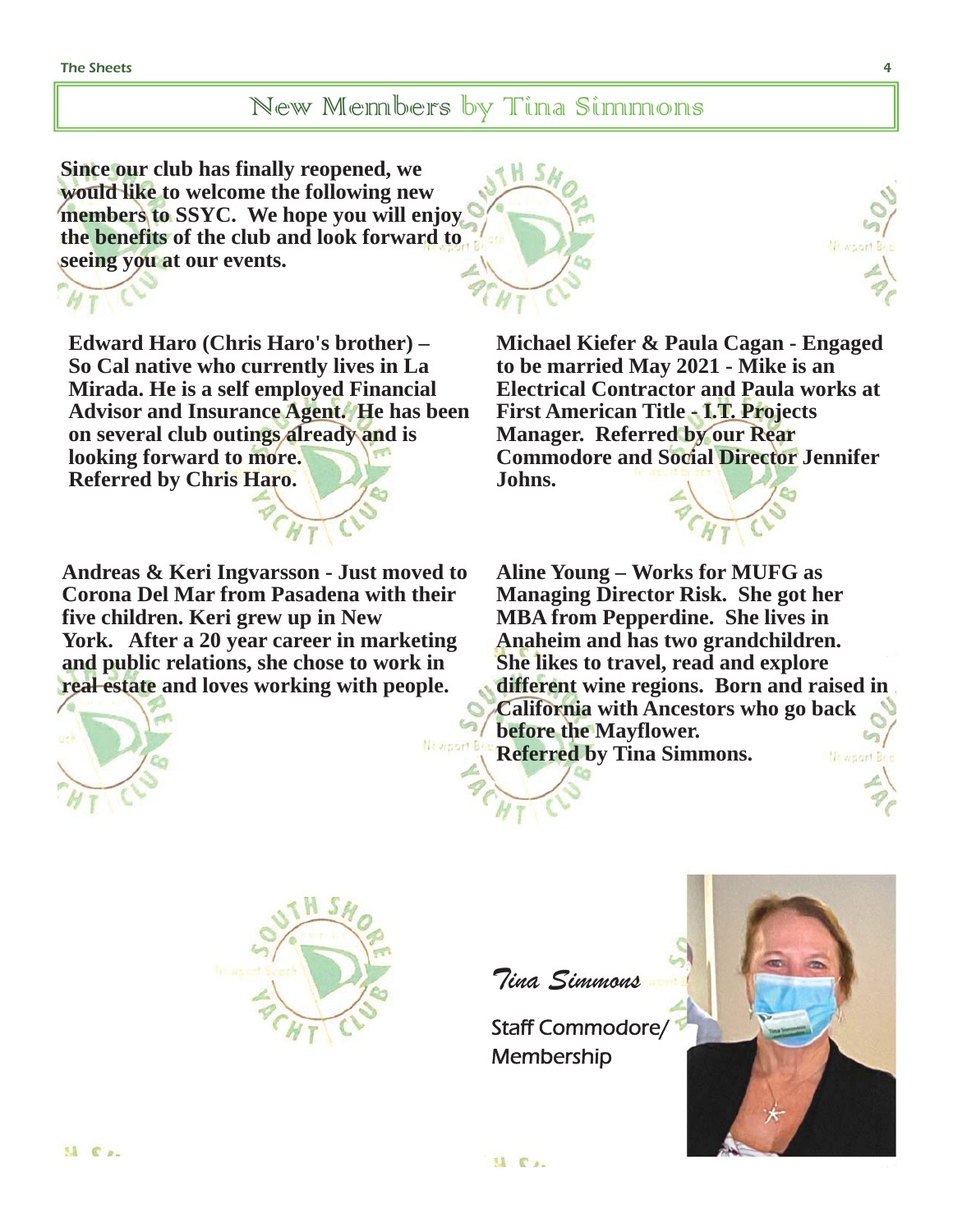## Racing by John Marshall

SSYC's Sunday Sailing Series has concluded with the final race of the three race series. Many thanks to all the SSYC members who participated on the Race Committee boats, "Molokai Girl" with Clive and Martha Gurwitz and "Shindig" with Mike and Penny Nelson. Finally, I'd like to recognize Tom Noto who performed perfectly in his role as Principal Race Officer for Race 3. Thank you, Tom!

There were a number of boats that participated in Race 3 in the PHRF B Class, just for fun. Since there were no "throw-outs" in the three race series, those four boats were scored "DNC" (did not compete).

#### **Sunday Sailing Series** South Shore Yacht Club | September 20-October 25, 2020

[View in Media Format]

#### **PHRF A**  $(s \text{ boats})$   $(top)$ **Series Standing - 3 races scored**

**Information is final.** 

Regatta results last updated: Sunday, October 25, 2020 9:16:42 PM CDT Click on race number to view detailed race information.

| <b>Pos Sail</b> | <b>Boat</b>      |     | <b>Rating Skipper</b> | <b>Yacht Club</b> |                 | <b>Total Pos</b> |  |
|-----------------|------------------|-----|-----------------------|-------------------|-----------------|------------------|--|
|                 | 56702 Legato     | 114 | <b>Chris Bliss</b>    | <b>Ssyc</b>       |                 |                  |  |
|                 | 57975 Violetta   | 96  | Jane Hartley          | <b>BCYC</b>       | 4/DNC           |                  |  |
| 7350            | RadicalDeparture | 114 | Dennis Rosene         | <b>BYC</b>        | $4/DNC$ $4/DNC$ |                  |  |

### PHRF B (s boats) (top)

#### Series Standing - 3 races scored

**Information is final.** 

Regatta results last updated: Sunday, October 25, 2020 9:16:42 PM CDT Click on race number to view detailed race information.

|   | <b>Pos Sail</b> | <b>Boat</b> |     | <b>Rating Skipper</b>   | <b>Yacht Club</b> | 1              | $\overline{\mathbf{2}}$ | 3              | <b>Total Pos</b> |                |
|---|-----------------|-------------|-----|-------------------------|-------------------|----------------|-------------------------|----------------|------------------|----------------|
| 1 | 97873           | Valkyrie    | 241 | Don Albrecht            | <b>SSYC</b>       | ⊥              | $\overline{2}$          | $\overline{2}$ | 5                | я              |
| 2 | 56999           | Grace Anne  | 181 | <b>Ronald Costabile</b> | <b>ALYC</b>       | $\overline{2}$ | 4                       |                | 7                | $\overline{2}$ |
| з | 56583           | Mystery     | 258 | Dan Paracchini          | ALYC              | 9/DNC          | 1                       | 3              | <b>13T</b>       | з              |
| 4 | 709             | No Ka Oi    | 215 | Lori Romano             | WSA OC            | 3              | 5                       | 5              | <b>13T</b>       | 4              |
| 5 | 57437           | Silk        | 207 | John Hanscom            | <b>SSYC</b>       | 9/DNC          | 3                       | 4              | 16               | 5              |
| 6 | $UCI-5$         | $UCI-5$     | 204 | William Cohen           | <b>ALYC</b>       | 9/DNC          | 9/DNC                   | 9/DNC          | <b>27T</b>       | 6              |
| 6 | 2               | Jack        | 180 | Chris Hill              | Oasis             | 9/DNC          | 9/DNC                   | 9/DNC          | <b>27T</b>       | 6              |
| 6 | <b>NA</b>       | Iconoclast  | 204 | Min Choi                | Oasis             | 9/DNC          | 9/DNC                   | 9/DNC          | <b>27T</b>       | 6              |

That concludes the 2020 Race Season for South Shore Yacht Club. We'll be back on the water for the Jim White Memorial Race Series. It's an 8 race series with two races occurring on Saturdays, beginning in the second week of January, 2021.

*John*



We'll see you on the water.

John Marshall, Club Race Chair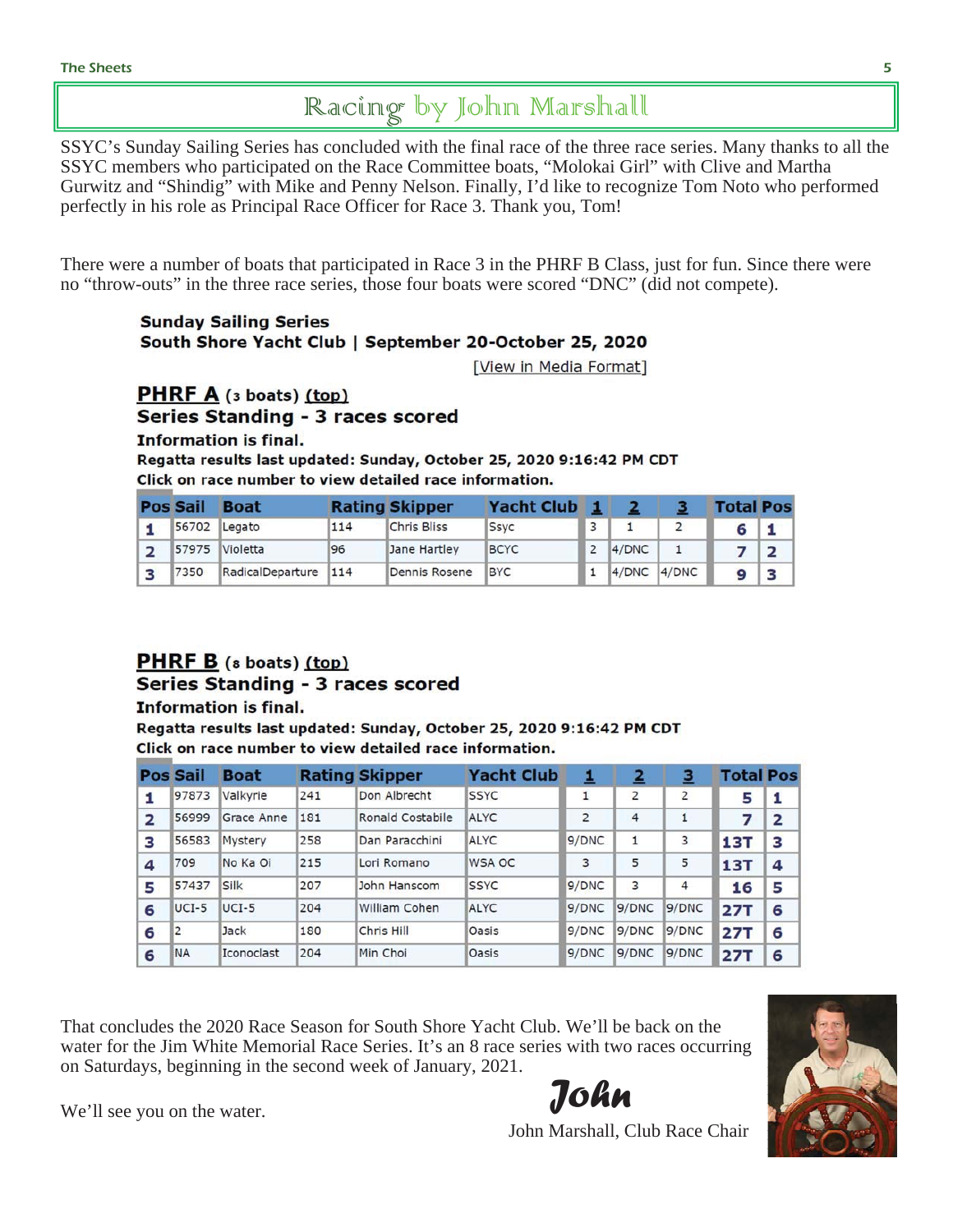### **SOUTH SHORE YACHT CLUB**

#### BALLOT FOR 2021 BRIDGE, OFFICERS AND DIRECTORS

| <b>OFFICE</b>                | <b>VOTE</b>                                                  |
|------------------------------|--------------------------------------------------------------|
| <b>COMMODORE</b><br>1.       | CHRIS HARO: ______                                           |
|                              | Write in: $\frac{1}{\sqrt{1-\frac{1}{2}} \cdot \frac{1}{2}}$ |
| 2. VICE COMMODORE            | GERRY HOLLEGER: _____                                        |
|                              | Write in: $\frac{1}{\sqrt{1-\frac{1}{2}} \cdot \frac{1}{2}}$ |
| 3. REAR COMMODORE            | JENNIFER JOHNS:                                              |
|                              |                                                              |
| <b>STAFF COMMODORE</b><br>4. | DEAN RUSSELL _____                                           |
|                              |                                                              |
| 5. SECRETARY                 | ERIK KAISER:                                                 |
|                              |                                                              |
| 6.<br><b>TREASURER</b>       | DON ALBRECHT: _____                                          |
|                              |                                                              |
| 7. DIRECTORS                 | Vote for only TWO                                            |
| <b>KATE PEARSON</b>          | ________                                                     |
| <b>CLIVE GURWITZ</b>         |                                                              |
|                              |                                                              |
|                              | Write ins                                                    |
|                              |                                                              |

\*\*\*\*\*\*\*\*\*\*\*\*\*\*\*\*\*\*\*\*\*\*\*\*\*\*\*\*\*\*\*\*\*\*\*\*\*\*\*\*\*\*\*\*\*\*\*\*\*\*\*\*\*\*\*\*\*\*\*\*\*\*\*\*\*\*\*\*\*\*\*\*

ONLY REGULAR MEMBERS CAN VOTE. IF THE BALLOT IS MAILED, THEN IT MUST BE RECEIVED BY NOVEMBER 12, 2020. PLEASE INSERT YOUR NAME: \_\_\_\_\_\_\_\_\_\_\_\_\_\_\_\_\_\_\_\_\_\_\_\_\_\_\_\_\_ AND MEMBER NO.:\_\_\_\_\_\_\_\_\_\_\_.

Ballots will also be available and may be turned in at the General Meeting to be held at the November Second Friday Dinner on November 13, 2020.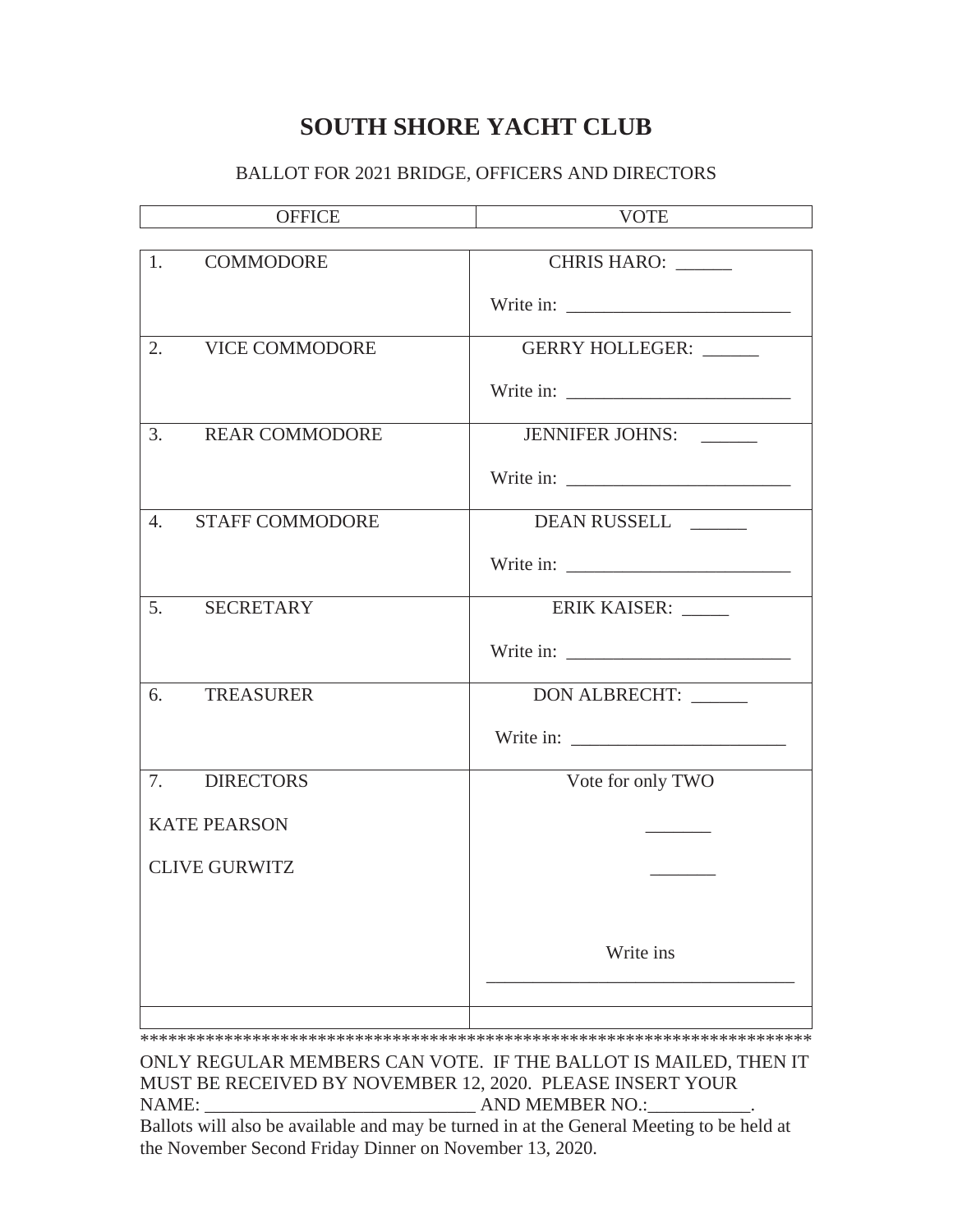# **November** <sup>2020</sup>

#### Highlights for November

| <b>NON</b> | TUE        | <b>WED</b>       | <b>THU</b> | FRI                                                                     | <b>TAS</b>     | <b>SUN</b>  |
|------------|------------|------------------|------------|-------------------------------------------------------------------------|----------------|-------------|
|            |            |                  |            |                                                                         |                | $\,1\,$     |
| $\sqrt{2}$ | $\sqrt{3}$ | $\ensuremath{4}$ | $\sqrt{5}$ | $\,$ 6 $\,$                                                             | $\overline{7}$ | $\,$ 8 $\,$ |
| $\,9$      | $10\,$     | $11\,$           | $12\,$     | $13\,$<br>6:00pm SSYC Friday<br>Dinner - Closing<br>$\mbox{Ceremonies}$ | $14\,$         | $15\,$      |
| $16\,$     | $17\,$     | $18\,$           | $19\,$     | $20\,$                                                                  | $21\,$         | $22\,$      |
| $23\,$     | $24\,$     | $25\,$           | $26\,$     | $27\,$                                                                  | $28\,$         | $29\,$      |
| $30\,$     |            |                  |            |                                                                         |                |             |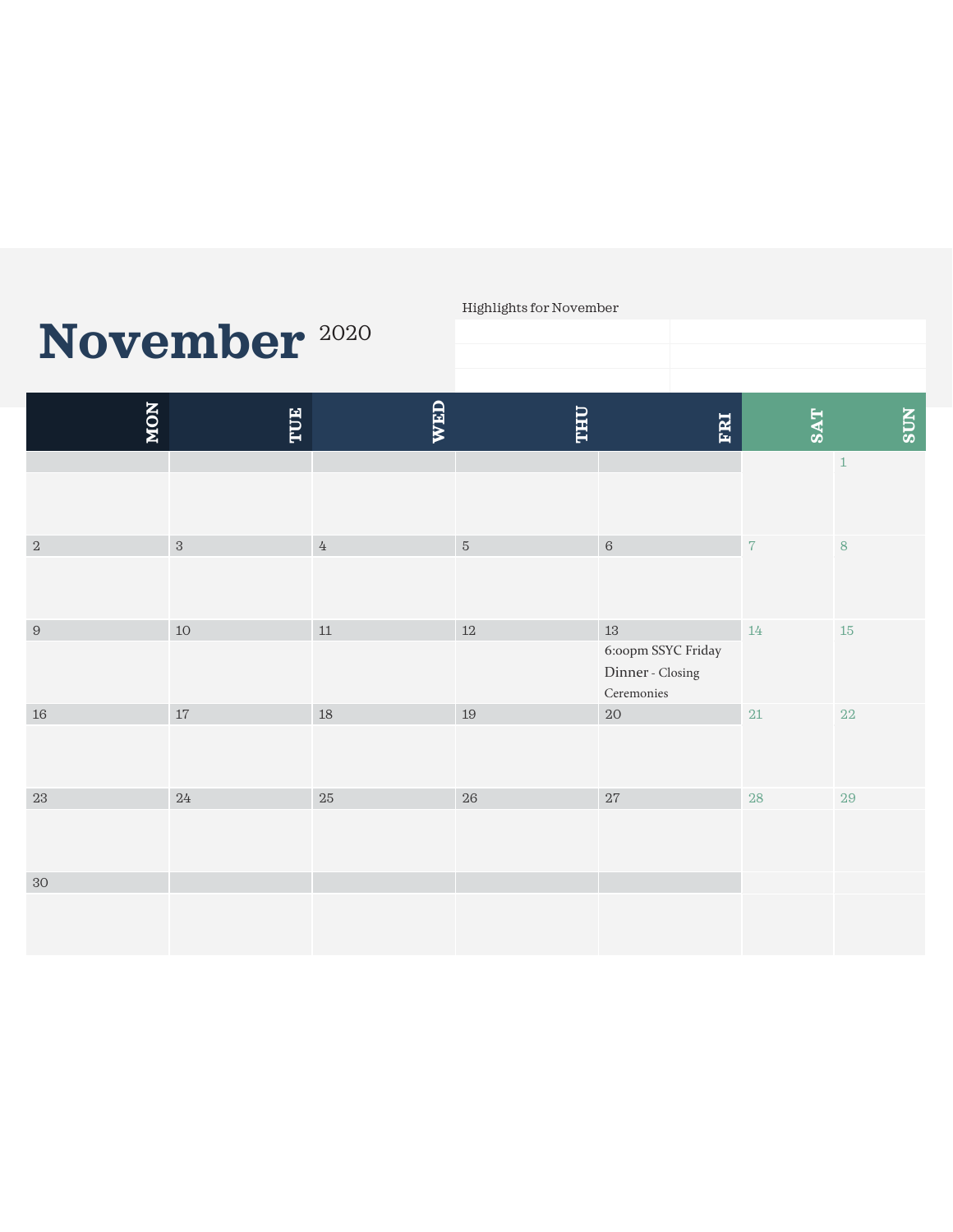# **December** <sup>2020</sup>

Highlights for December

| <b>NON</b>  | TUE         | WED    | <b>THU</b> | FRI              | <b>SAT</b>                   | <b>NINS</b> |
|-------------|-------------|--------|------------|------------------|------------------------------|-------------|
|             | $\,$ 1 $\,$ | $\,2$  | $\,3$      | $\ensuremath{4}$ | $\sqrt{5}$                   | $\,6\,$     |
| $\,7$       | $\,8\,$     | $\,9$  | $10\,$     | $11\,$           | $12\,$                       | $13\,$      |
| $14\,$      | $15\,$      | $16\,$ | $17\,$     | $18\,$           | $19\,$<br>6:30pm Boat Parade | $20\,$      |
| $21\,$      | $22\,$      | $23\,$ | $24\,$     | $25\,$           | $26\,$                       | 27          |
| $\sqrt{28}$ | $29\,$      | 30     | $31\,$     |                  |                              |             |
|             |             |        |            |                  |                              |             |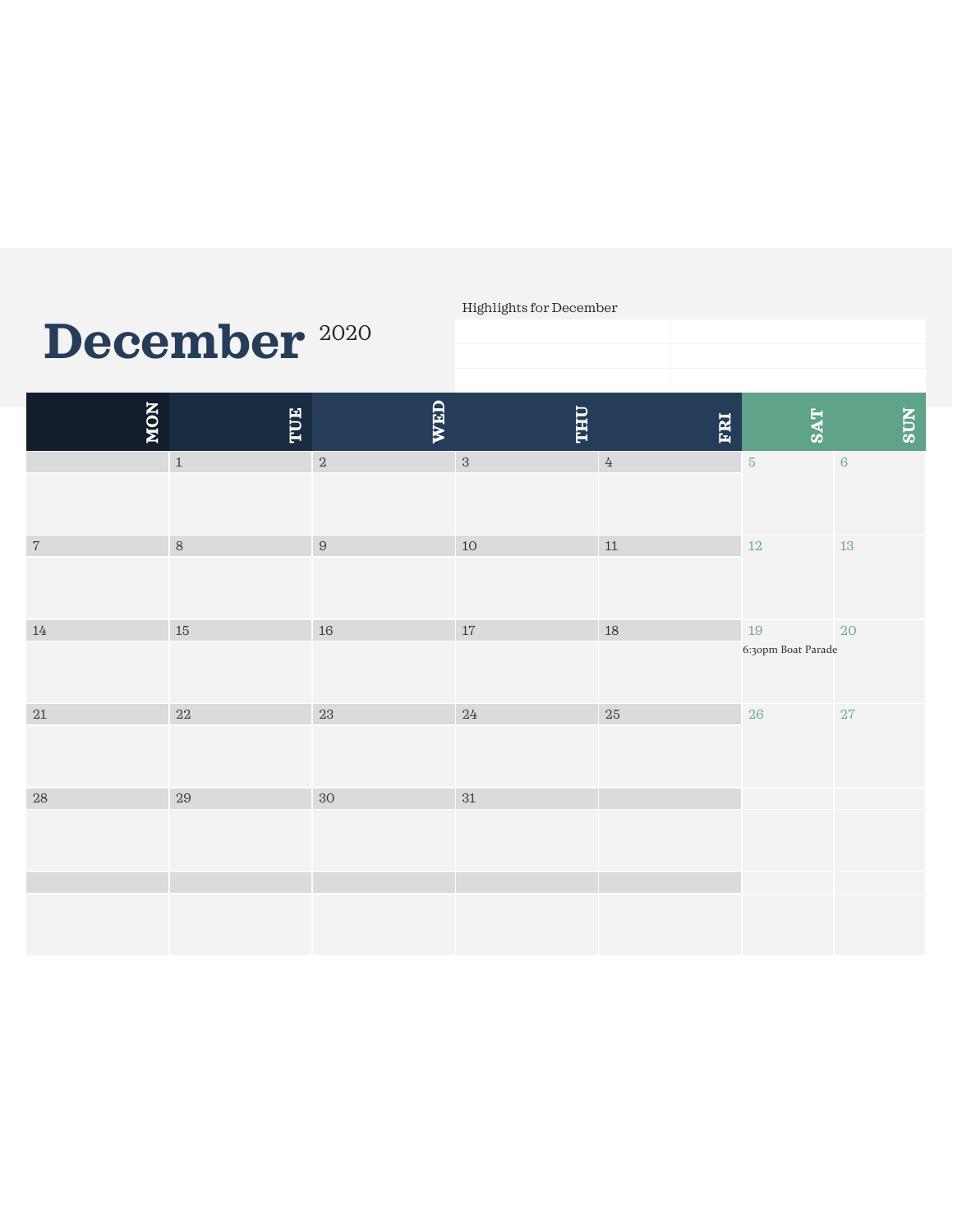| January <sup>2021</sup> |            |            | Highlights for January   |                             |                |            |
|-------------------------|------------|------------|--------------------------|-----------------------------|----------------|------------|
| NON                     | TUE        | <b>WED</b> | <b>THU</b>               | FRI                         | <b>SAT</b>     | <b>SUN</b> |
|                         |            |            | $\,$ 1                   | $\,1\,$                     | $\sqrt{2}$     | $\sqrt{4}$ |
| $\,4$                   | $\sqrt{5}$ | $\sqrt{6}$ | $\overline{\phantom{a}}$ | $\, 8$<br>2nd Friday Dinner | $\overline{9}$ | $10\,$     |
| $11\,$                  | 12         | 13         | $14\,$                   | $15\,$                      | 16             | $17\,$     |
| 189                     | 19         | $20\,$     | $21\,$                   | $22\,$                      | 23             | 24         |
| 25                      | 26         | 27         | 28                       | 29                          | 30             | 31         |
|                         |            |            |                          |                             |                |            |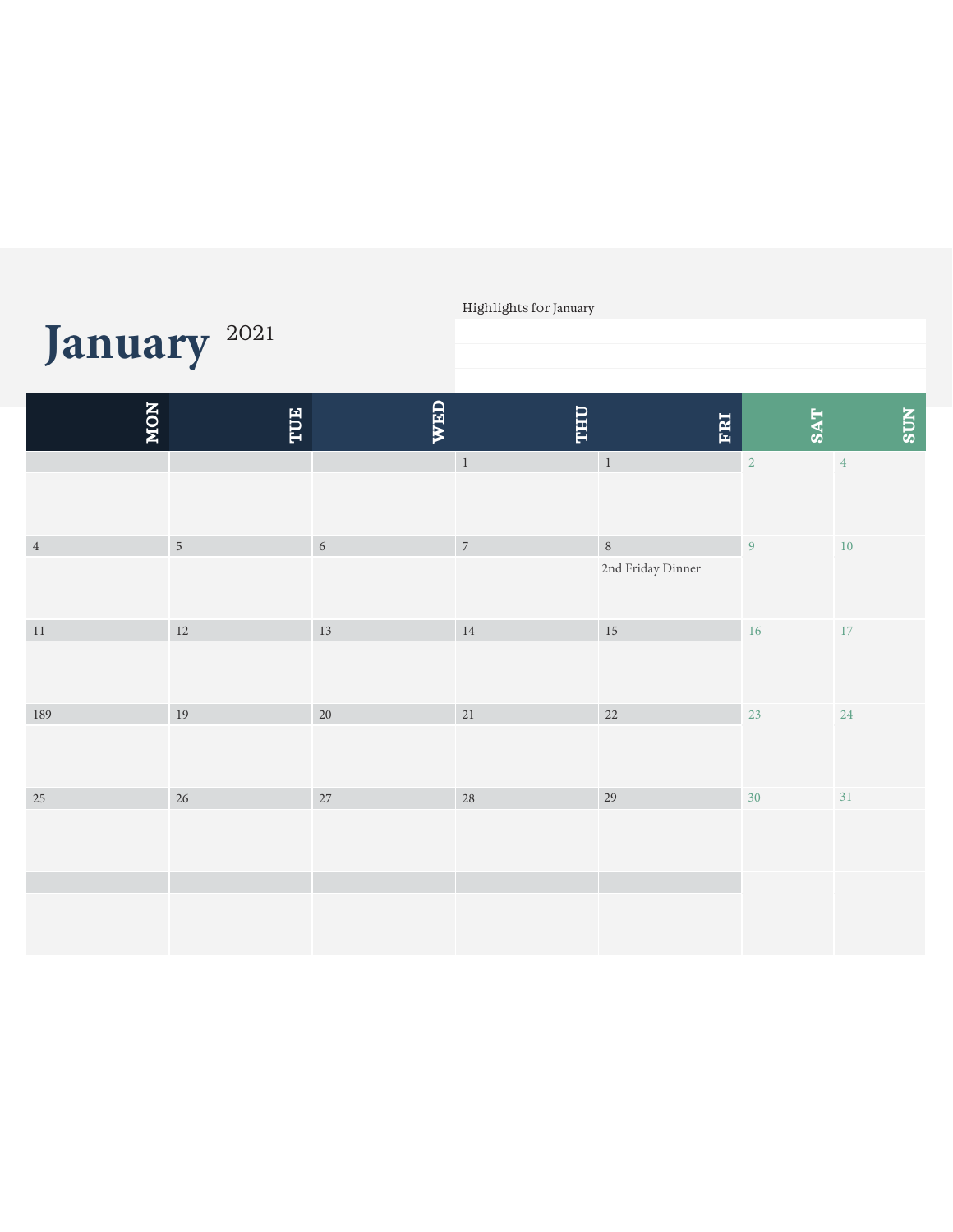|         |                          |            | Highlights for February<br>Commodore's Ball 2/6 |             |                       |                |
|---------|--------------------------|------------|-------------------------------------------------|-------------|-----------------------|----------------|
|         | February <sup>2021</sup> |            |                                                 |             |                       |                |
| NON     | TUE                      | <b>WED</b> | <b>THU</b>                                      | ERI         | <b>SAT</b>            | <b>NDS</b>     |
| $1\,$   | $\,2$                    | $\,3$      | $\ensuremath{4}$                                | $\,$ 5 $\,$ | 6<br>Commodore's Ball | $\overline{7}$ |
| $\,8\,$ | $\overline{9}$           | $\, 9$     | $11\,$                                          | $12\,$      | 13                    | 14             |
| $15\,$  | $16\,$                   | $17\,$     | 18                                              | 19          | 20                    | 21             |
| $22\,$  | $23\,$                   | $24\,$     | $25\,$                                          | $26\,$      | 27                    | 28             |
|         |                          |            |                                                 |             |                       |                |
|         |                          |            |                                                 |             |                       |                |